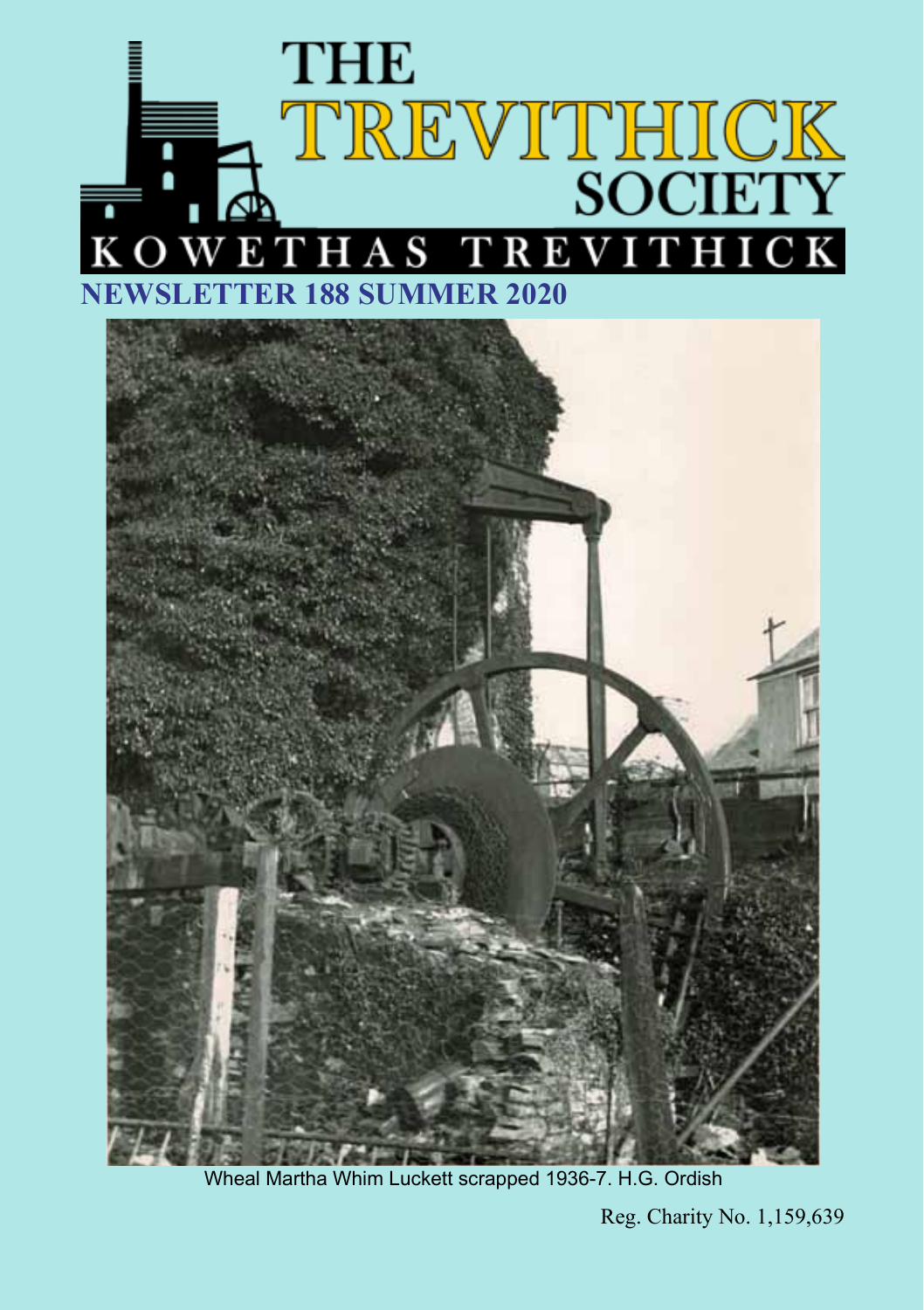## **NEW MEMBERS**

The Society gives a very warm welcome to the following new members and looks forward to meeting them at any Society events:

| Robin Daniel     | Saltash           |
|------------------|-------------------|
| Peter Doney      | Saltash           |
| John Dowse       | <b>Bradford</b>   |
| Doug Evans       | <b>St Breward</b> |
| Alistair Jeffery | Redruth           |
| Michael Smith    | l ooe             |
| Lynne Mayers     | Taunton           |

## **DECEASED MEMBERS**

The Society is saddened to report the passing of the following members:

| <b>Roy Berry</b>     | Sudbury    |
|----------------------|------------|
| <b>Keith Matthew</b> | Helston    |
| Alan Richards        | Hornchurch |

Our condolences to their families.

## **EDITORIAL**

The summer issue of the newsletter is normally the easiest to compile having recently had Trevithick Day and the Society AGM to report. Not surprisingly these were cancelled together with the W.E.S.E.S. Rally and the long list of summer walks and talks advertised in the last newsletter. As a result I thought I would really struggle to get enough content to prepare this newsletter. Thankfully, various members have made up the shortfall by writing interesting articles.

The last newsletter had to be issued early due to the AGM date which was two weeks earlier than normal. Unfortunately, the Levant Report which arrived in time for the published copy date was too late to appear in the newsletter. The other unforeseen factor was the Coronavirus as the lockdown came a week after the newsletter, with details of the AGM, having been sent out to members. This meant that all members had to be contacted again to inform them of the cancellation of the AGM. This in turn proved to be much more difficult than usual as our ultra efficient Membership Secretary, Sheila Saunders, was on holiday. In her absence, Kingsley, Sonia and myself had to use a spreadsheet of membership details which was not only a few months out of date but also one with which we were largely unfamiliar. There ensued more than a few fraught moments!

The Puffing Devil had the first part of its ten year boiler test completed, as reported in the last newsletter. The second part - the hydraulic and steam test - was cancelled due to Coronavirus. Hopefully, we will not have to repeat part one of the test when normality returns - presumably next year.

#### **CNF**

## **Copy date for next newsletter:**

**September 15th 2020**

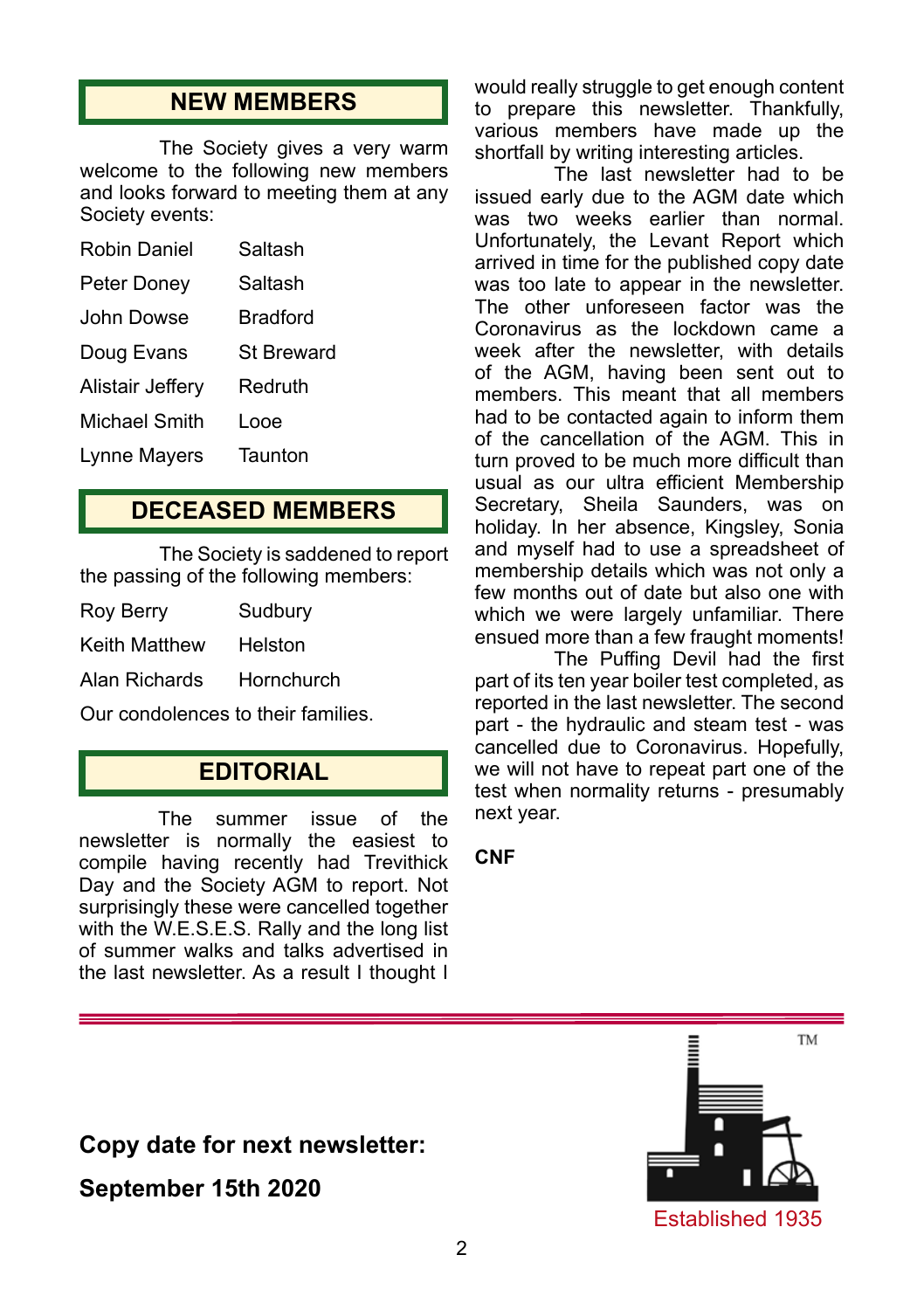## **LETTER TO THE EDITOR**

#### Dear Editor,

I don't know if anyone else has pointed out that the photograph of the Holman Zitair compressor, on page 6 of the last newsletter, was taken in Brussels! In the background, is the Atomium: built for Expo58.

#### **Rod Thompson**



Dear Editor,

I always enjoy receiving the Newsletter with all its interesting snippets of information and news. I do appreciate all the effort that goes into producing it.

On page 6 of the last Newsletter there are two interesting photos of "Road works as they used to be." But what is even more fascinating about the photo of the Holman Zitair Compressor is that it is being used in Brussels, Belgium with the iconic Brussels Atomium in the background. This was originally built for the 1958 Brussels World Expo. It represents an iron crystal magnified 165 billion times and consists of nine 18m diameter spheres, six of which are accessed by internal escalators in the connections. The structure was intended to last just 6 months, but I visited it in 1985. In the 1958 Expo the six accessible spheres housed an exhibition of the achievements of science and industry of that time: by 1985 it seemed to have become an exhibition of historic developments of science and industry, but it is reported to have been renovated and updated in 2004 – 2006. Until 2016 the image of the Atomium was copyright and it was forbidden to reproduce and distribute it in any form of publication without formal permission. Now I think you are safe from prosecution!

Dear Editor,

I read your editorial in Newsletter 187 with interest. I thought I would email you as I am one of your predecessors!

You are quite right that the Newsletters started formally in May 1973 and I am sure the Society has copies of all of them all. Jim Hodge was the first editor and did so from May 1973 to February 1975, I think, when I took over. I was a young twenty something with no experience of doing that kind of thing and, looking back, I think I did it rather poorly. My only consolation is that no one else wanted to do it at the time! I had been co-opted onto Trevithick Society Council and felt like a dwarf among giants with names like Jim Hodge, Frank Booker, Justin Brooke, Joff Bullen, Rodney Law, A K Hamilton Jenkin, Bice Mitchell, Dicon Nance and Jack Trounson. I think that, again looking back, it was actually an enormous privilege.

I was editor until May or perhaps August 1980. I worked for English China Clays at the time and they asked me to move to Oxfordshire which I did in September 1980. Being a Cornish boy born and bread this was quite a wrench and my way of dealing with the move was to sever all links with my industrial archaeology interest in Cornwall, hence my resignation as editor. Kenneth Brown took over and did a much better job.

Unfortunately I never met him. I assume that Martin Beckett took over from him. I remained a Society member until about 1985 when I let my membership lapse. I joined again only last year.

I used to paste the articles onto a sheet of A4 paper in the correct order. My wife used to type out hand written manuscripts and my notes which joined the whole thing up. I used to send or deliver the pasted pages together as a draft to printers in Penzance who then produced the Newsletter.

#### **Colin Yelland**

#### **Michael Thorn**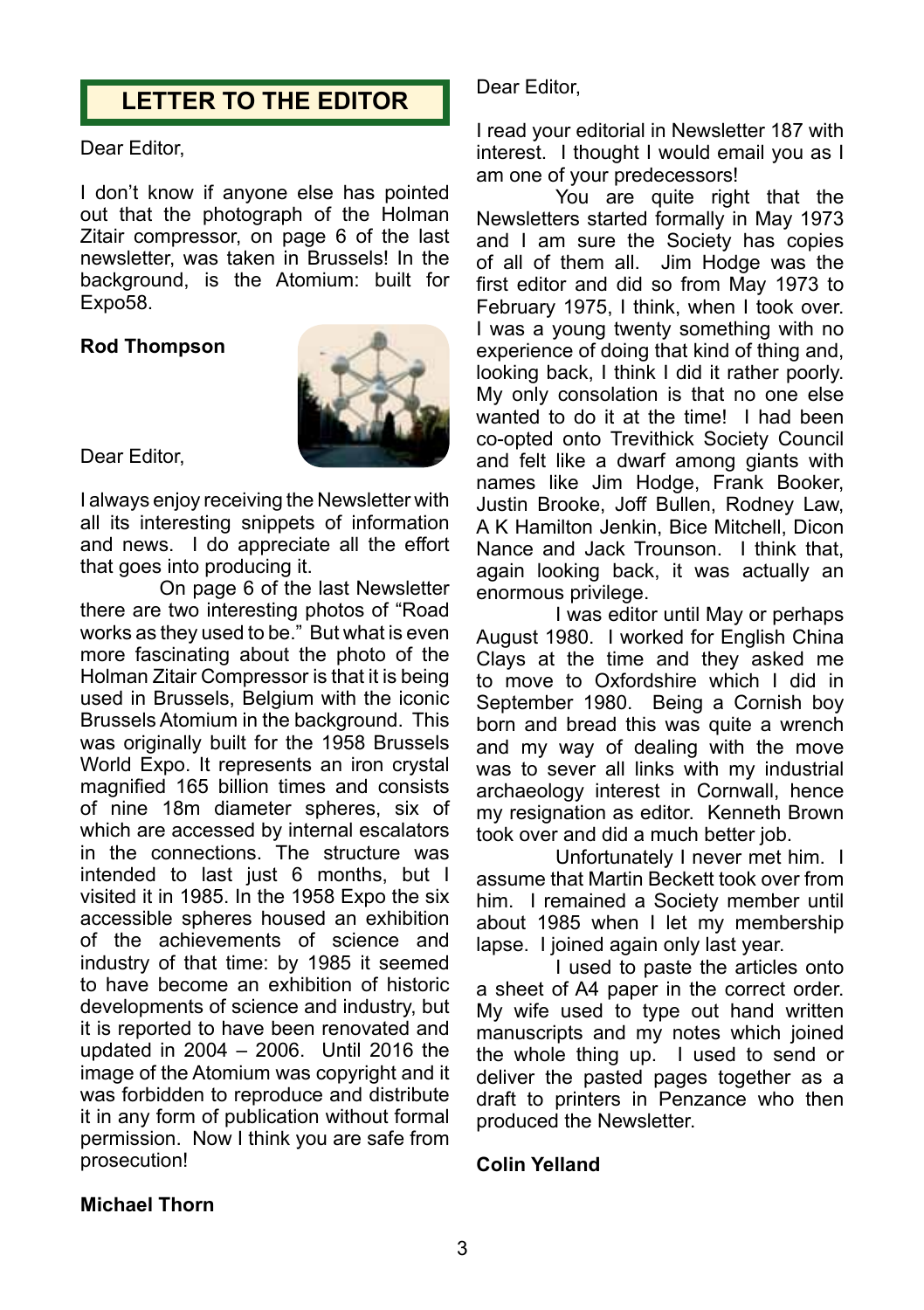## **THE LIFE OF WILLIAM NICHOLSON (1753-1815)**

*The Life of William Nicholson (1753-1815): A Memoir of Enlightenment, Commerce, Politics, Arts and Science.* By Sue Durrell. Paperback, 176 pages. Peter Owen Publishers. Price £14.99.

William Nicholson (1753-1815) is best known to Enlightenment historians as the founder of *A Journal of Natural Philosophy, Chemistry and the Arts* – the first commercial monthly scientific journal in Britain. Taking a wide variety of articles from all levels of society, Nicholson's Journal, democratised access to technological developments, encouraged debate and accelerated the spread of scientific know-how.

Nicholson was also an inventor, and he is responsible for the cylindrical printing press which he patented in 1790, a hydrometer, the revolving doubler, a file cutting machine and a scale rule. He registered four patents in his own name, and practised as one of the earliest patent agents, initially from his home in Red Lion Square and later from 10 Soho Square where he also established a scientific school.

Richard Trevithick was among Nicholson's consultees, having been introduced by Humphry Davy, as noted in a letter of 16 January 1802 to Davies Giddy:

Mr. Davy says that a Mr Nicholson, he thinks, will be a proper person to assist us in taking out the patent, and we are to be introduced to him tomorrow, and then shall immediately proceed with the business.

On 23 March 1802, in describing the patent process for GB 2599/1802 Construction of Steam Engines; application thereof for driving carriages and for other purposes, Trevithick noted:

 … Of course I immediately repaired to Crane Court, where I was informed that the patent was to be sealed on Wednesday

(to-morrow); and that they did not know whether the specification must be lodged on to-day, or a month from the sealing. They recommended me to Mr Davy at the Rolls Chapel Office, for information, where I immediately repaired, but I could not find the gentleman. From there, I shaped my course to Soho Square, and spent two or three hours with Mr Nicholson: had the necessary alterations made in the rough copy of the specification.

Trevithick maintained contact with Nicholson, sending him two papers for publication in his Journal in 1802:

- Description of an Engine which operates by the Pressure and Descent of a Column of Water against a Piston; nearly in the same Manner as the Double Steam Engine operates by Means of Steam. March 1802; and
- Method of applying a temporary Forcer to a Pump, so as to produce a constant Stream. July 1802.

2018 finally sees the first publication of The Life of William Nicholson, written 150 years ago by his son, also called William, and edited by Sue Durrell.

There is much in this memoir that will be of interest to historians of literature, commerce and inventions, as well as to historians of science and the Enlightenment. Frank L. James of UCL and the Royal Institution has contributed the Afterword 'Locating William Nicholson' placing Nicholson's 'critically important contributions' in the context of revolutionary Enlightenment – positing one theory why Nicholson was never made a fellow of the Royal Society.

A full list of Nicholson's publications and inventions can be found in The Life of William Nicholson, by his Son, (£13.99). Free postage and packing is offered to members of the Trevithick Society when purchasing direct from www. PeterOwen.com. Simply use the Coupon code '1753-1815' in the shopping cart before proceeding to checkout.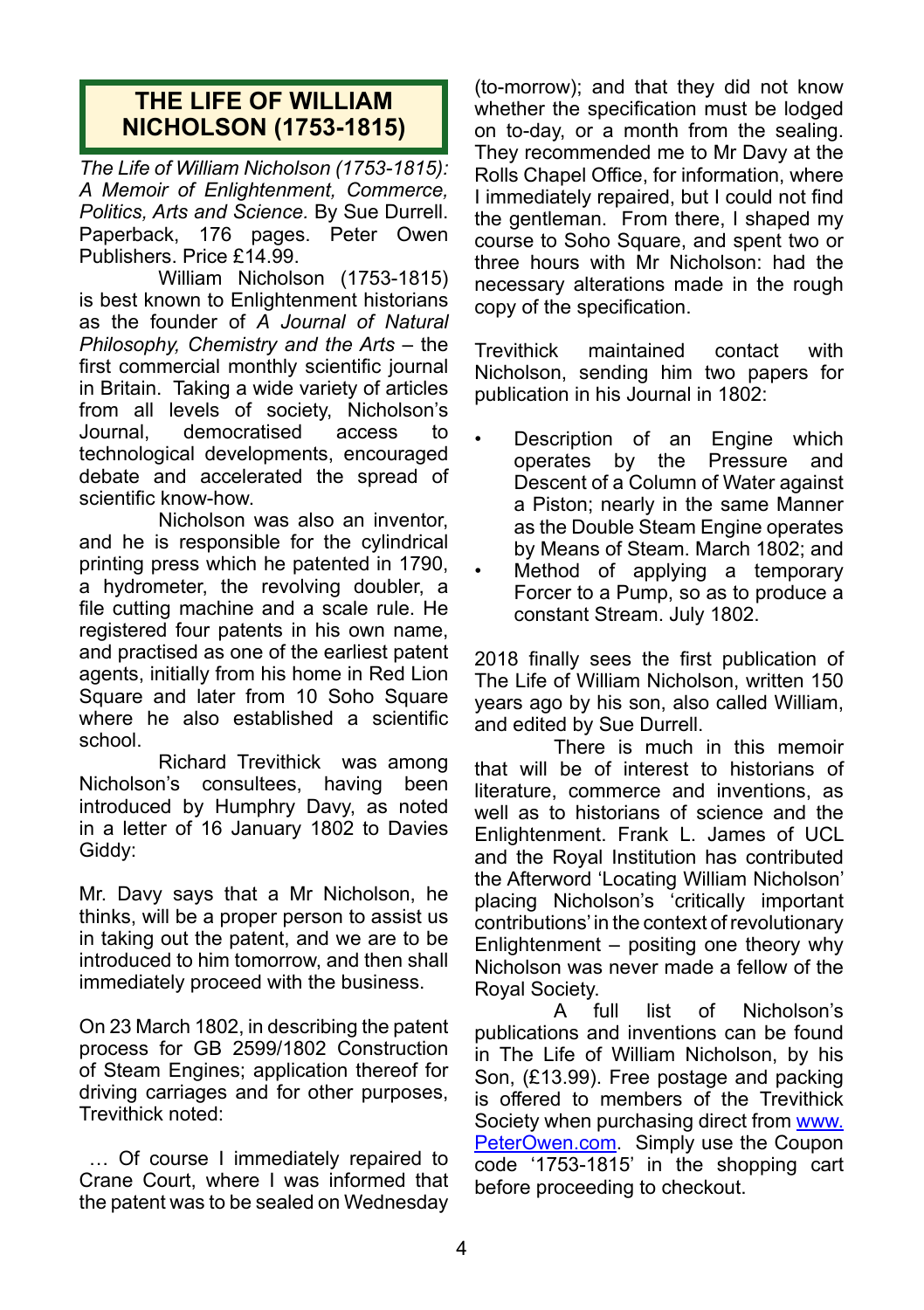For more information on William Nicholson, see:

#### www.NicholsonsJournal.com

or follow him on Twitter @Wm\_Nicholson.

Sue Durrell has edited *The Life of William Nicholson, 1753–1815*, a memoir originally written by his son in 1868 and held at the Bodleian Library. She is currently writing the first contemporary full-length biography of William Nicholson and is trying to complete her set of Nicholson's Journal.

## **MINERALS COURSE**

For self-isolating members with sixteen hours to spare here is a constructive suggestion:

Critical Minerals Assoc (CMA) Q&A Session - 'Technology Metals for a Green Future': Camborne School of Mines - FREE 16-hour course via web!

https://www.criticalmineral.org/post/q-asession-3-technology-metals-for-a-greenfuture-camborne-school-of-mines

## **MYSTERY OBJECT**

I wondered whether Society members might be able to help me identify this granite object (see photo below) that I found at my house at Ding Dong near Penzance.

I found it at a depth of about 18 inches while digging a new vegetable patch. It is a symmetrical shape and weighs around 0.75 pounds. It is clearly man-made. I wonder whether it could be a tool of some kind used in the nearby tin mines or stamps? Or perhaps it is much older (bearing in mind the many Bronze Age and Iron Age sites in the area)?

Any thoughts or ideas would be gratefully received. Many thanks for your help.

#### **Martin Winn**

martinjwinn@gmail.com

Initial thoughts: Obviously for weighting the end of a line, but why? It looks like a weight but appears too small for mining purposes. Perhaps it is a weight used in the cataracts of a single acting engine.

## **TREVITHICK IN BURUNDI**

Trevithick makes an appearance in lots of unusual places. Perhaps one of the least expected is on a stamp from Burundi.



#### Burundi - Régie Nationale des Postes

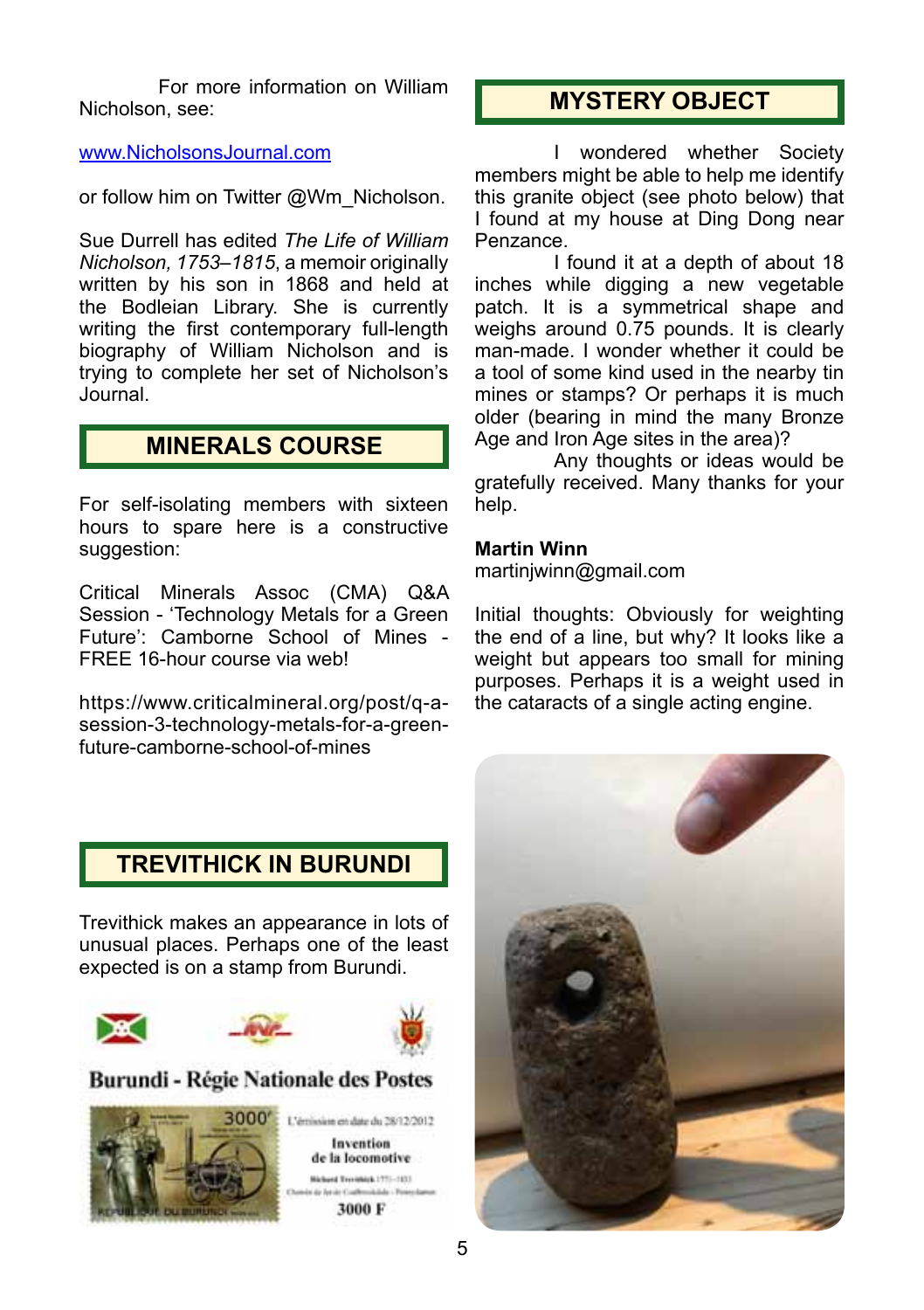## **WHAT HAPPENED TO THE PENYDARREN LOCOMOTIVE**

#### *What ever happened to Trevithick's Penydarren locomotive?*

In 1803, Richard Trevithick was invited to Penydarren ironworks in Merthyr Tydfil, South Wales by the owner, Samuel Homfray, to build stationary steam engines using high pressure steam (15-22psi). Homfray had bought shares in Trevithick's patent.

In 1802, Homfray had laid nine miles of horse drawn tramway from his works to the Glamorganshire Canal to avoid congestion at the canal's northern end. Around this time Trevithick had been building a steam locomotive for William Reynolds of Coalbrookdale, Shropshire, but this had not been tested on a realistic length of track. As far as we can tell, this locomotive was never completed. Drawings, previously thought to be of the Penydarren locomotive, held in the National

Railway Museum, York, are probably for an engine never built, but intended for the Tredegar – Newport tramway, laid by Homfray around 1793. The drawing shows a locomotive of 3' gauge – the same as for Tredegar – whereas the gauge of the

Penydarren tramway was 4' 4". Trevithick had successfully built the steam powered road engine, Puffing Devil, in 1801, so Homfray set him the task of building a steam locomotive to run on his Penydarren track. It is speculated that this was to be a conversion of one of Trevithick's stationary engines already in operation at the works. Homfray wagered a bet of 500 guineas with rival ironmaster, Richard Crawshay, the owner of the nearby Cyfarthfa works, which controlled the northern end of the Glamorganshire Canal. Richard Hill, of Merthyr's Plymouth works, was to act as overseer. The bet stipulated that the engine could not haul 10 tons of iron along the nine miles of track and return with the empty waggons.

my ride with  $\sigma$ Trevithink in TREVITHICKS. PORTABLE STEAM ENGINE. the year 1808 in<br>an open carriage<br>Inspelled by the Catch me who can. Which the Endore is a print, it look heave, Then a Water hour now Township Mechanical Power Subduing Truanc. Animal Speed. **1808**

Ticket illustrating Trevithick's 1808 locomotive 'Catch me who can' Copyright Science & Society Picture Library at the Science Museum Group.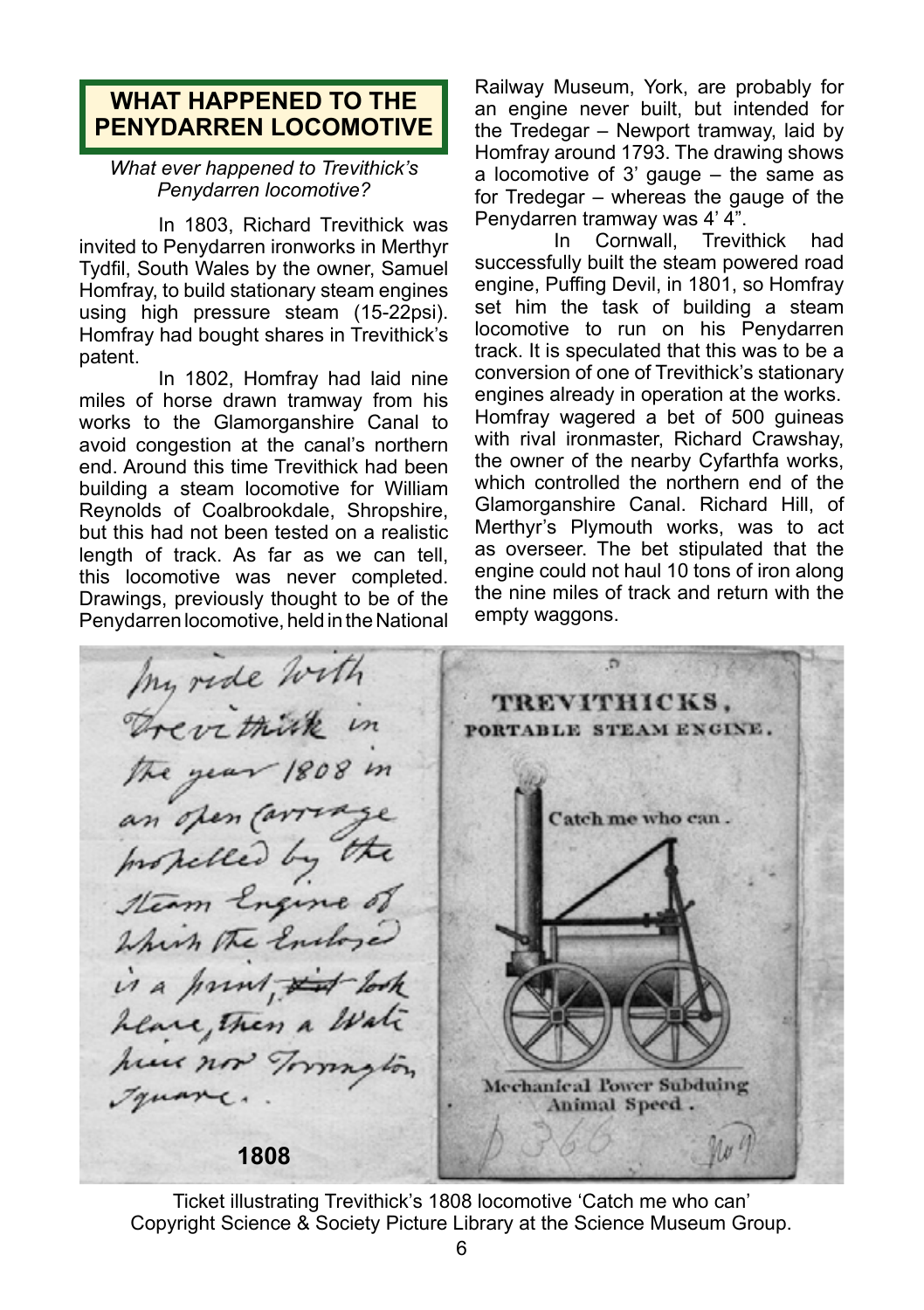

On 21 February 1804, all was ready and, in Trevithick's own words:

"...yesterday we proceeded on our journey with the engine, and we carried ten tons of iron in five wagons, and seventy men riding on them the whole of the journey... the engine, while working, went nearly five miles an hour; there was no water put into the boiler from the time we started until our journey's end... the coal consumed was two hundredweight".

Sadly, the achievement of being the first ever steam traction railway was eclipsed by two mishaps; the breaking of many of the cast iron tramway rails due to the weight of the locomotive, and, on the return journey, a break-down that delayed completion of the run.

This, and the need to realign the track as it passed through a short tunnel with 8' clearance – an obstacle which had dictated the maximum size of the flywheel on the locomotive - gave Crawshay an excuse not to honour the wager – valued at £51,660 today!

After a number of further mechanical and track mishaps on later journeys, the wheels were removed and

the engine converted into a stationary engine, initially driving a forge hammer at the works and later relocated several times to winch trucks up inclines at nearby coal mines. It was eventually scrapped around 1859, by which time it is believed that only the cylinder and piston remained original parts.

Trevithick built two further locomotives, one at Gateshead in 1805 for the Wylam Colliery, but that again proved destructive of track, and in his final attempt in 1808, built the 'Catch me who can' locomotive at Bridgnorth, Shropshire. He demonstrated it in London for a shilling a ride on a circular track set up in Torrington Square (near present day Euston Station) where it reached 12mph, but again, a broken track caused a derailment and ending the demonstrations. The locomotive, which is depicted on the entry ticket, looks more akin to his earlier road engine without the large flywheel and 'trombone' piston gear.

Trevithick was ahead of his time, leaving it to George and Robert Stephenson, who, in 1822, 14 years after the Penydarren run, ran the first steam engine to haul goods on the 8-mile Hetton colliery railway. This was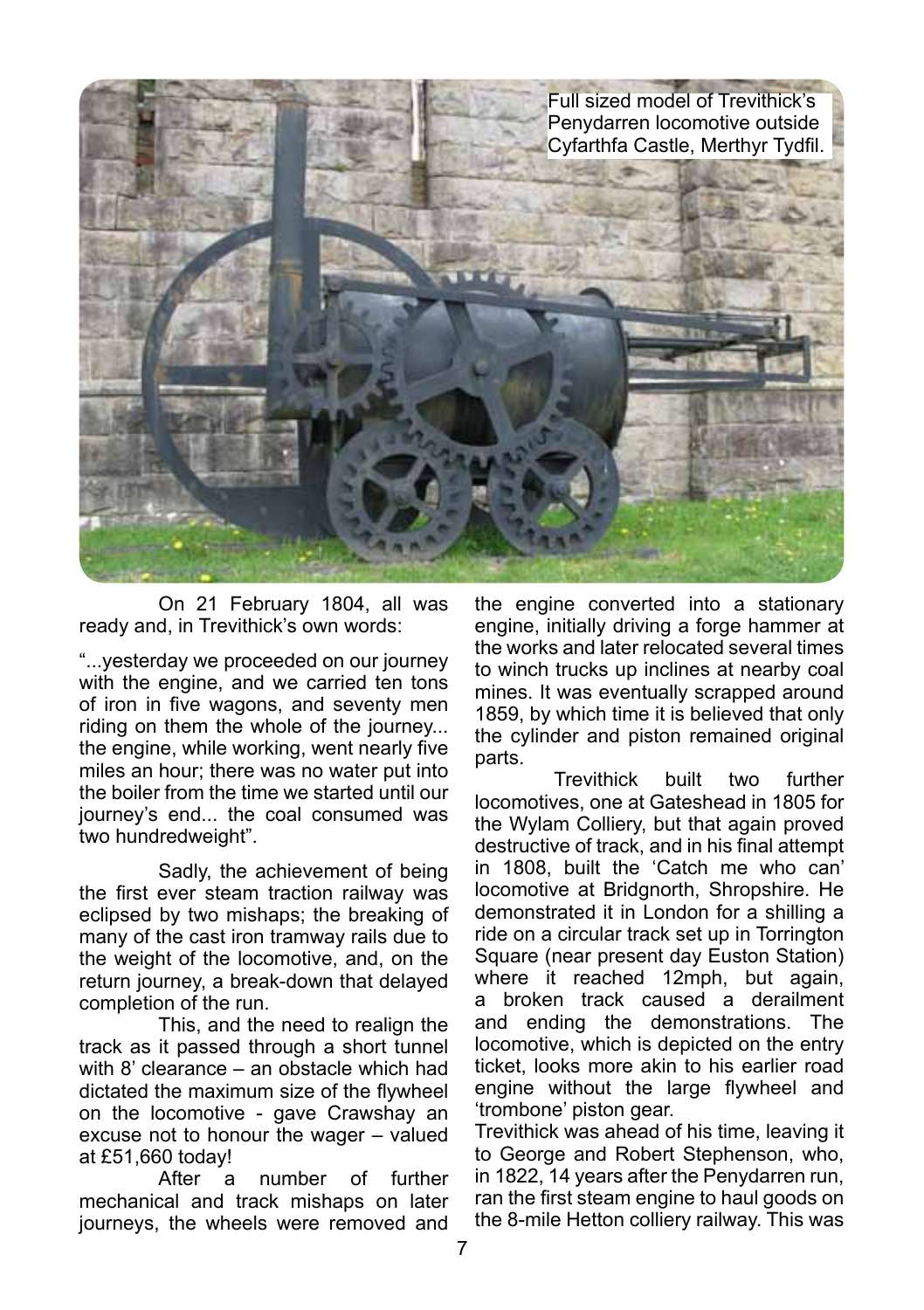followed in 1825 by the first passenger service on the 25 mile long Stockton and Darlington Railway. Ironically, this revival of steam locomotion was successful as wrought iron rails, made by a competitor to Penydarren, Dowlais ironworks of Merthyr, were used instead of cast iron and did not break under the weight of the locomotive. This opened up a vast market for the manufacture of wrought iron rails, with rails supplied throughout UK and across the world by the Merthyr ironworks, a market that persisted until Bessemer came along with steel rails in 1858, first manufactured at Dowlais, the first ironworks in UK to operate Bessemer's patent.

In a further turn of irony, in 1829, Homfray's son (also Samuel) bought a Stephenson locomotive for the Tredegar tramway – just four years after the opening of the Stockton and Darlington Railway, and rode on it to Newport.

An explosion of a Trevithick engine at the Penydarren works on Thursday 8 May 1834, reported in The Glamorgan, Monmouth & Brecon Gazette & Merthyr Guardian of 10 May, was not that of the converted locomotive, but of another engine either built by Trevithick or by a licensee of his patent. The report highlights the danger of high pressure steam:

1834 'Accident, with Loss of Life, at Penydarren Iron Works.— On Thursday afternoon, the tube of the Trevithick steam engine burst with a loud explosion, threw down in large fragments great parts of the cylinders of the engine, scattered in all directions the roofs of several buildings belonging to the works, and shook a considerable number of the houses around. We deem it a most providential circumstance that, on a spot on which generally many persons are present, only two were seriously injured. These were at work in a shed adjacent, the roof of which, made of iron, fell upon them, and they were taken out dreadfully scalded, and nearly in a state of suffocation. One of them expired on Friday morning.

In 1981-2, the National Waterfront Museum in Swansea built a working replica of Trevithick's engine and ran it on a short length of track.

A preliminary assessment of design parameters was undertaken by CompAir Ltd of Camborne, Cornwall in 1978, and a full set of detailed preliminary design drawings were prepared by Locomotion Enterprises of Gateshead. Three dozen South Wales engineering firms and foundries manufactured major components (some as apprentice training projects) and provided materials. Smaller components were manufactured in the Museum workshops. The locomotive was assembled at the Museum workshops and replica tram-road track laid. The locomotive weighs six tonnes exclusive of one tonne of boiler water.

It is still demonstrated in steam about three times a year, dates announced on the Museum's web site. A brief history – in need of some correction – of the locomotive and an 8-minute video of preparing and running the engine can be viewed at:

h t t p s : // m u s e u m . w a l e s / articles/2008-12-15/Richard-Trevithickssteam-locomotive/

Anyone who wishes to have more details of the locomotive's design from a publication provided by the Museum please contact me at secretary@wealdenironresearchgroup. org.uk

#### **Tim Smith**

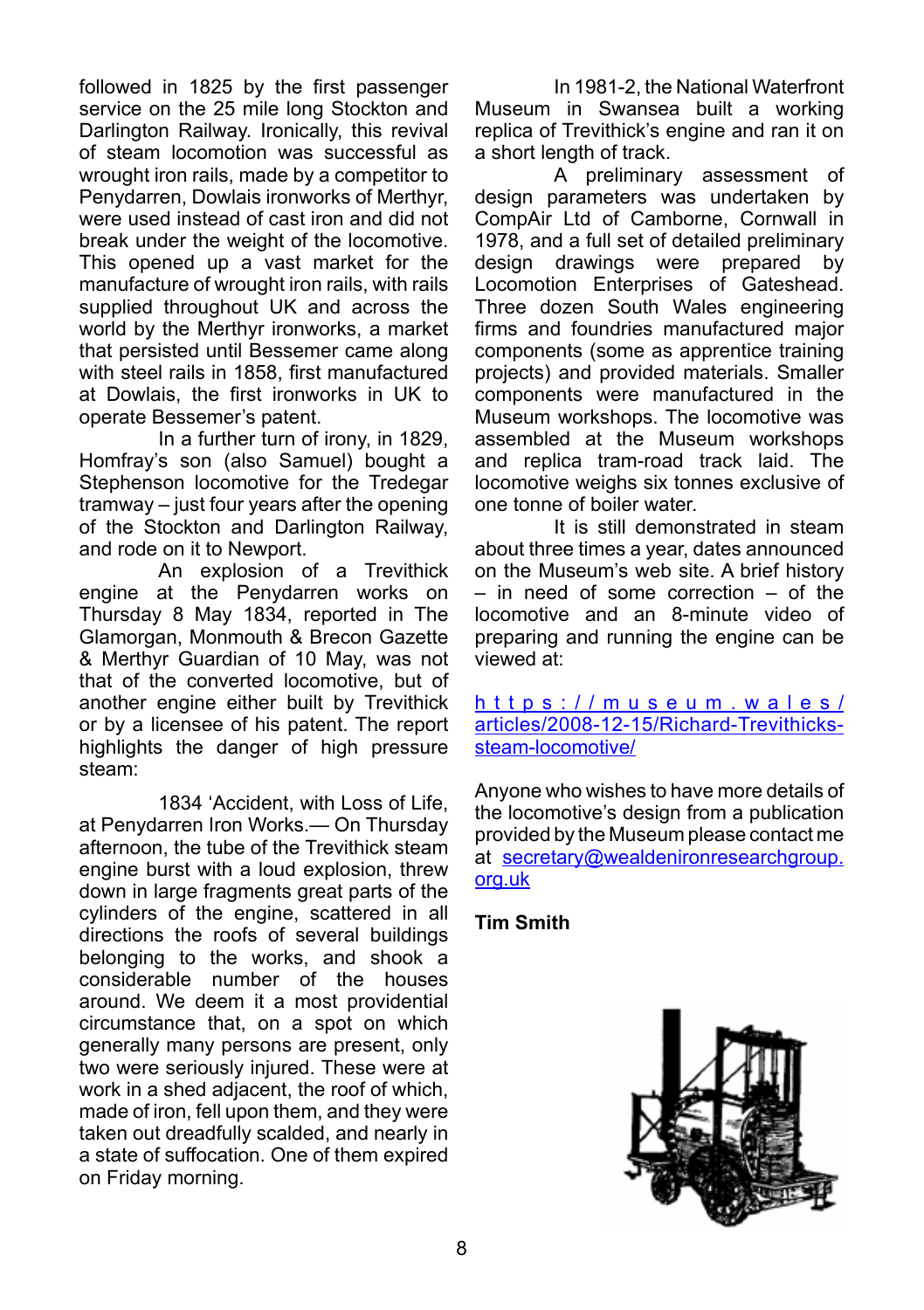## **LEVANT REPORT**

Due to the current lockdown Levant is currently closed, (as are all National Trust properties), although by the time this is published things may have changed! (We live in hope....).

So although there are no activities to report this quarter, the following is a report from earlier this year which failed to make it into the Spring Newsletter:

As I write this it is early March, the NT staff and volunteers are gearing up for the new season at Levant. The winter months have seen much activity around the site, particularly in the engine house. John Woodward will be documenting in detail the work that he has carried out on the engine in the next few issues of the magazine, but suffice to say (from a layman's point of view) the work has been carried out with skill and expertise, maintaining the integrity of the engine itself and building on the work that has been carried out by dedicated volunteers over many years.

On the subject of volunteers, our team have carried out an enormous amount of work since the site closed at the end of October last year:

- The engine has been completely degreased and re-painted, and it looks lovely!
- The guarding in the engine room has all been re-painted.
- The launders have been cleared and re-built where necessary, and are now flowing correctly
- The electric winder has had a fresh coat of paint.

Unlike the volunteers in the past, our current team are restricted as to the work that they can carry out due to insurance and legislation, but nevertheless the management came up with a long list of tasks that we were able to carry out and the dedicated team set to with enthusiasm.

I won't mention any particular names in this report to avoid embarrassment (!) but you all know who you are and we thank you for all your efforts. There is little doubt that the tradition of volunteering at Levant is alive and well, and set fair for the foreseeable future.

On the downside, the roof supports, in what has traditionally been referred to as the "fan room" have failed, so this building (and its excellent "Bal Maidens" exhibition) is at present closed to the public. Hopefully I will have some positive news on this in the next quarter's report.

#### **Doug Murphy**

## **TREVITHICK PLAQUE**

As with the Burundi stamp, Trevithick appears in many unusual places. In the Sunderland Daily Echo & Shipping Gazette of 24/04/1934 it was reported:

*Three women descendents of Richard Trevithick, the inventor of the high pressure steam engine - Mrs Trevithick, and the Misses M. and D. Trevithick, of London - were present yesterday when the Hon. Oliver Stanley (Minister of Transport) unveiled a tablet to his memory at University College, London.*

*The tablet, which is placed on the wall of the Engineering Laboratory, where it can be seen by the public, records the passenger locomotive experiments which Trevithick made in London in 1808.*

*The exact site of the trials is not known, but it has been narrowed down to within the area on which the University College now stands.*

*Mr Stanley said it was appropriate that he should be associated with the ceremony, because Trevithick had made discoveries which had a material effect on two branches of the great national industry of road and rail transport.*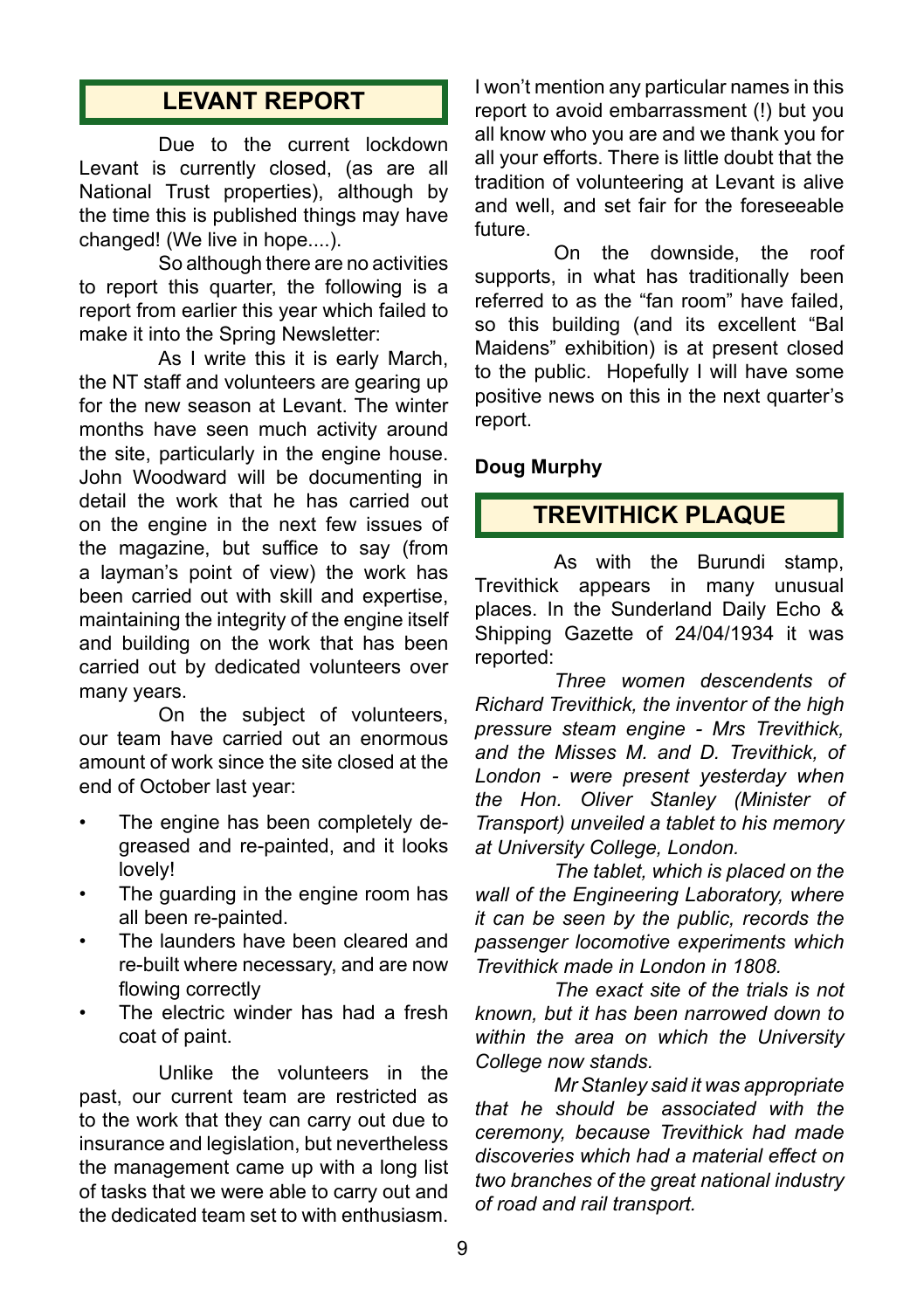### **ROSEVALE MINE DEEP ADIT LEVEL**

Over the past 45 years Rosevale Mine has been visited by several thousand people. However, most of these visits have been confined to the main workings and relatively few people have seen the Deep Adit Level.

We believe this is the earliest underground working at the mine and probably dates from the 18th century, if not earlier, as part of a mine named Wheal Chance. The main workings of Wheal Chance lie on a northwest-southeast lode near the top of Trewey Hill. The Deep Adit Level has been driven southwards from its portal in the bottom of the Foage Valley. Near its entrance the Deep Adit Level twists and turns along what appear to be a series of minor crosscourses that run sub-parallel with the valley before it picks up a north-south structure, that for much of its length is little more than a narrow,<br>mineralised stringer. Eventually this stringer. Eventually this structure merges with the Rosevale Main Lode.

There is no documented record of Deep Adit Level apart from an indication on a plan of Rosevale Mine (dated 1914) that shows a '25 feet deep winze' connecting with 'Wheal Chance Deep Adit'. Initially we had assumed that the Deep Adit served to drain the main workings of Wheal Chance, but it runs too far south. Articles in the Mining Journal (circa 1910-1914) indicate that when No.1 Level was being driven in about 1909 it was assumed that the lode being followed was the eastward extension of the Wheal Chance Lode. However, as development progressed it became clear that this was not the case and that the Wheal Chance Lode did not extend into the Foage Valley.

Our discovery of the Deep Adit Level happened in the early 1980s when we decided to clear out an old shaft that



lay on the hillside about 200 yards to the north of the main workings at Rosevale. At this time the shaft was totally choked at a depth of 15 metres. We rigged-up a tripod and small hand winch and started to clear the shaft. Eventually we broke into the top of a tunnel at a depth of about 20 metres. We continued to clear out the shaft to its base and completely openedup access into the tunnel. The tunnel was narrow and conducted only a small flow of water. Downstream from the shaft the tunnel was approximately 1.5-1.6 metres high by 0.7-0.8 metres wide with smooth hand-picked sides and roof. Upstream of the shaft it appeared that the tunnel had been slashed out and heightened to 1.8 metres.

The Deep Adit was in remarkably good condition and we were able to follow it for a distance of 150 metres to a complete blockage of fine kaolinized granite, with water seeping out from the roof of the pile. We had also discovered a partially blocked and flooded winze or stope at the back of No.2 Level, just beyond the intersection of the Rosevale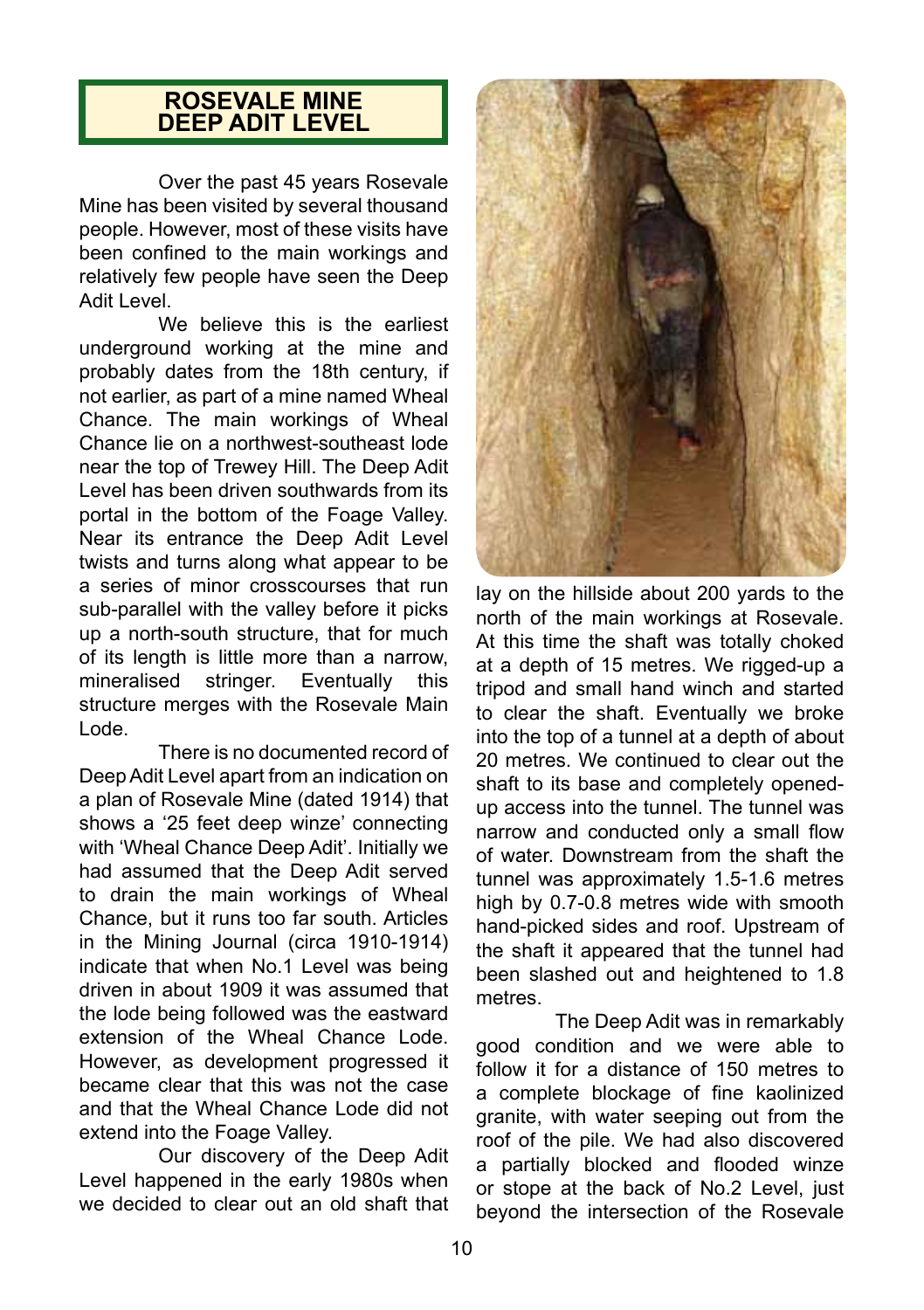Main Lode with the structure along which Deep Adit Level had been driven. We were certain that this winze/stope must connect with Deep Adit Level at a depth of about 9 metres, but it was inaccessible. This meant that there was likely to be a 9 metres head of water behind the blockage.

We left this situation alone. until the mid-1990s when we took the decision to clear the blockage by driving a 20 metres long crosscut tunnel from No.2 Level and sinking a winze 9 metres to connect with the Deep Adit Level at the blockage. This led to an eight-year project involving drilling and blasting and the removal by hand of over 150 tons of rock. We successfully intersected the adit and by the late 2000s we had completely cleared the blockage. Not only did this enable easy access into Deep Adit, it also facilitated ventilation. This added a whole new dimension to the mine, but for us it had been a huge and costly undertaking.

Unfortunately, several metres upstream of the new winze there we encountered another complete blockage in Deep Adit, with water pouring out of it.



We believe this blockage may be the base of a back-filled winze or stope from No.1 Level (which lies over 35 metres above). We started to clear this blockage a few years ago, but the work is difficult due to the very restrictive size of the tunnel and poor ventilation. So, at present we have put this work on-hold.

It is now evident what a serious enterprise the Deep Adit Level must have been when it was driven. It is over 200 metres long from the access shaft on the hillside, driven by hand and with no other shafts or stoping along its course. The amount of water conducted along the adit is not indicative of a connection to extensive workings. So, it is possible that Deep Adit Level ends at its connection below the back of No.2 Level, or it may continue southwards to intersect an unnamed lode that has been proven at surface, but which does not appear to have been mined underground. Even after all of this we still do not know its true purpose.

#### **Tony Bennett**

## **MEMBERS' BENEFITS**

Trevithick Society members are entitled to free entry (on production of the membership card) to the following attractions:

- **King Edward Mine**
- Cornish Engines at Pool (East Pool Mine and Michell's Whim)
- Levant
- **Geevor Museum**
- Poldark free entry to site and reduced fee for underground mine tour

Also:

- 10% off book purchases at Tormark.
	- 10% off purchases at KEM shop.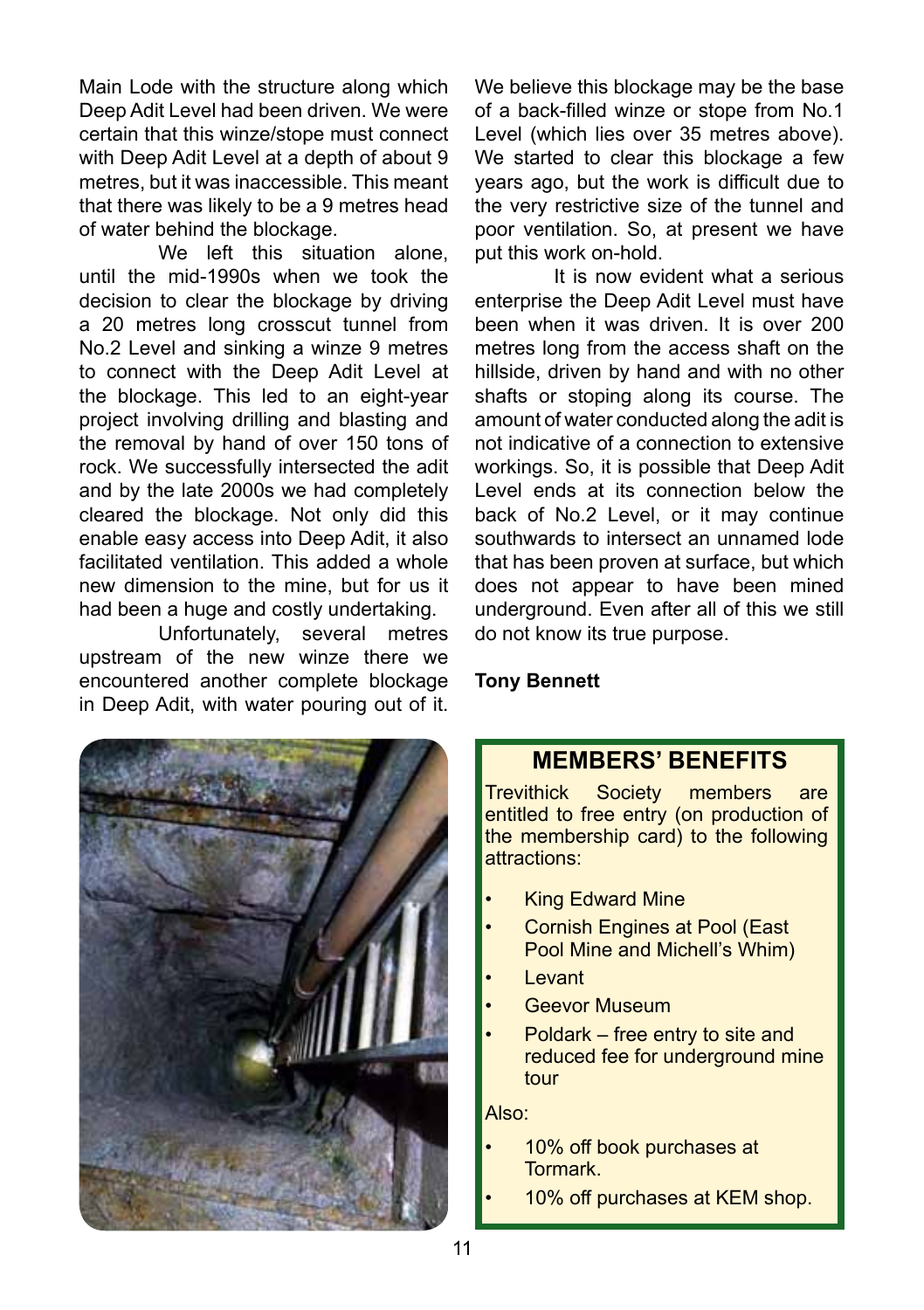## **THE FORGOTTEN MINE OF THE TIN COAST**

There exists a mining area of the Tin Coast, which is missing in the current publications about the Tin Coast. This area which is largely lost to the Bracken and Heather deserves a resurrection. It lies between Pendeen Watch and Geevor. Indeed, a half-covered signpost on the SW Coast path, just past Geevor towards Pendeen light will point the traveller toward it. However this path is seldom trod - mores the pity - because it really deserves a look.

The area is known as North Boscaswell Mine and consists of the mining setts of Boscaswell Downs, Boscaswell Cliffs, Trease, Wheal Powle, Boscaswell United and Pendeen Consuls and was worked by a company known as the North Boscaswell Mining Company.

The mine was worked from two principal shafts: New Trease and Treweeks, to the south of Trease. The National Trust used to conduct paying customers on tours of the sett, principally to Trease, but alas no more, which is a pity, for the buildings that are left house several interesting and unique mining relics which are probably not known elsewhere in the world. These are the remains of a Merton Calciner, a Californian stamps Mill with Pinder tables and two Vertical Cochran Boilers. Such boilers are rare in the workings of Cornish Mines.

The first mining of this area took place on the outcrops of the valley running down from Boscaswell Higher Downs through Calartha Farm to the sea at Mill Zawn. There is documented evidence of working alluvial deposits called Wheal Bill (For Bill the most likely reading is Bal) and Lower Bridge as early as 1508 and later Wheal Boscaswell in 1782. It is noted that a number of minor undertakings on the cliffs at this time were being worked. It seems that the outcrop of lodes in the area generated a plethora of small enterprises collectively known as Wheal Carne in the 16th Century. So mines such as Wheal Zandras, Wheal Powell and The Bill were the early workings on the North Eastern

side of Boscaswell Downs, whose lodes were discovered as a result of streaming the valley bottoms. This then was the foundation of the Boscaswell Mines setts.

The documented history of the Boscaswell mines begins in the 1770s when Wheal Bill (Bal?) was being worked to shallow depths mainly into the cliff.

By 1815 the mine had acquired a Boulton and Watt 36 inch steam engine, one of the largest and earliest on the Tin Coast (West Briton Newspaper 24/3/1815) which also worked Wheal Pawle.

The mine then opened as Boscaswell Downs in 1820 and this phase of working this sett lasted until 1857 and during this time the 36 inch engine was replaced with a 27 inch pumping engine (1841), two steam Whims, a Stamps engine and two large water wheels. This would seem to imply that the mine was doing good business but not so, for at the same time the mine was described by Mining Captains Tredinnick and Clems of Balleswidden as "an extremely poor example of pitwork".

These comments were prophetic for by 1857 the whole mine was up for sale with all its machinery, as it was producing little ore of value.

However the mine was reopened shortly after this with an extra 36 inch pumping engine installed and by the middle of 1867, ten years later, was employing 150 persons.

However cash flow was still a problem for the mine and in 1866 it was once again for sale.

But the mine still appeared a good prospect according to Captain Henry Boyns of Botallack and he is quoted as believing it contained some of the best tin in the district. (Noall 1973 - page 43). Still, under somewhat dubious circumstances, the mine was wound up in 1872.

It seems that cash and investment was always an ongoing problem for the workings and the Cost Book business model of operation was almost guaranteed to produce "Boom and Bust" conditions. (i.e. no money from profit was put aside for the bad times). This unfortunately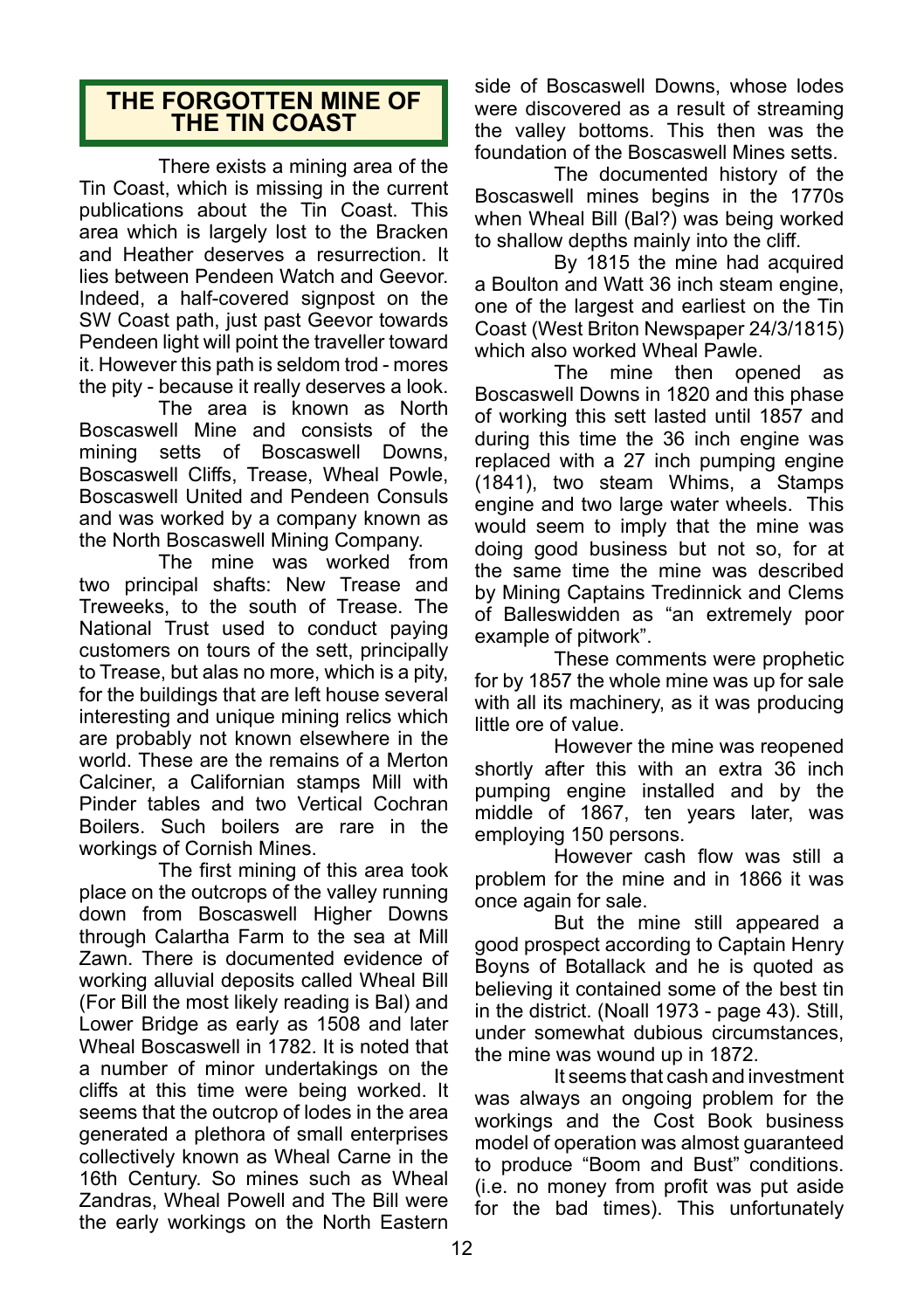is the story of Cornish Mining, which is why Levant is so fortunate for it was rich enough to keep in profit even in the bad times.

The mine rose again as the Boscaswell Downs Tin and Copper Mining Association, in 1873, when a rich new copper lode was found in the Eastern part of the sett (nearest to Pendeen Watch). This legislated for an increase of workload such that 350 persons were then employed.

Strangely though this mine was again dogged by poor luck, poor management and poor returns.

Captain Josiah Thomas of Dolcoath, on inspecting the mine, thought it was near to being worked out and in poor condition underground. His comments throw some light on why the mine performed badly because "poor condition" was a euphemism for a lack of expenditure by the company and its shareholders to improve underground working conditions. As a result much ore production was lost. Indeed a Mr Albert Milstead, one of the chief promoters of the company was accused of fraudulent behaviour by the mine shareholders as costs rose and investment dried up. So by 1874 the mine was again closed.<br>But as

as ever, hope springs eternal in the Cornish breast, and in 1907 the mine was retried as Boscaswell United Tin and Copper Mines Ltd, working all the aforementioned setts i.e. North Boscaswell, Pendeen Consols, Trease, Calartha Farm, Boscaswell Downs, Calartha Common, Portheras and Wheal Caroline.

However, again because of appalling management, the mine was thrown into the Stannary court and had closed by the outbreak of the Great War in 1914.

But again this was not the end. For the sett was acquired by Geevor and worked from Treweeks shaft and ore was produced. Unfortunately when Geevor closed so did Boscaswell.

So now we are left with the old abandoned buildings. But go and look at them. If you have an interest in the Tin Coast you won't be disappointed.

The Merton Calciner is one of the few calciners in existence which boast twin dust chambers to catch the arsenical output produced by "cooking" tin; as opposed to the Labyrinth's prevalent at the other sites on the Tin Coast. It is easy to spot as the walls of the existing building still show signs of smoke stains and the flues, which took away the condensing smoke, are obvious.

These dust chambers are really unique because of their size and shape. To shovel arsenic from these chambers must have been a whole new experience!

The Buddles and the site of the unusual Record and Pinder tables still exist in what is a compact and easily interpreted tin mill. In fact the mill site lends itself to easy explanation because the whole process of tin and arsenic production can be gleaned from a very small area of ground.

The stamps can still be seen and in conjunction with the mill the site of the two vertical boilers can be ascertained and interpretation of how they provided steam to the engines gleaned. But don't expect any information boards. None have ever been provided.

Last but not least, attempts were made to re-start the mine in 1922, but it was soon suspended and remained so until 1927 when the company was finally wound up, and the machinery was sold for scrap. The buildings were also demolished to recover anything re-useable.

Geevor took over the sett in 1937 and worked the lodes from the 1960s until the late 1980s.

But as a remnant of the Tin Coast the site is evocative, historic and very user friendly. Don't miss it. Better still ask me to give you a tour!

#### **Len Phillips**

#### **REFERENCE**

Noall, C. (1973). *The St Just Mining District.* D.B. Barton, Truro.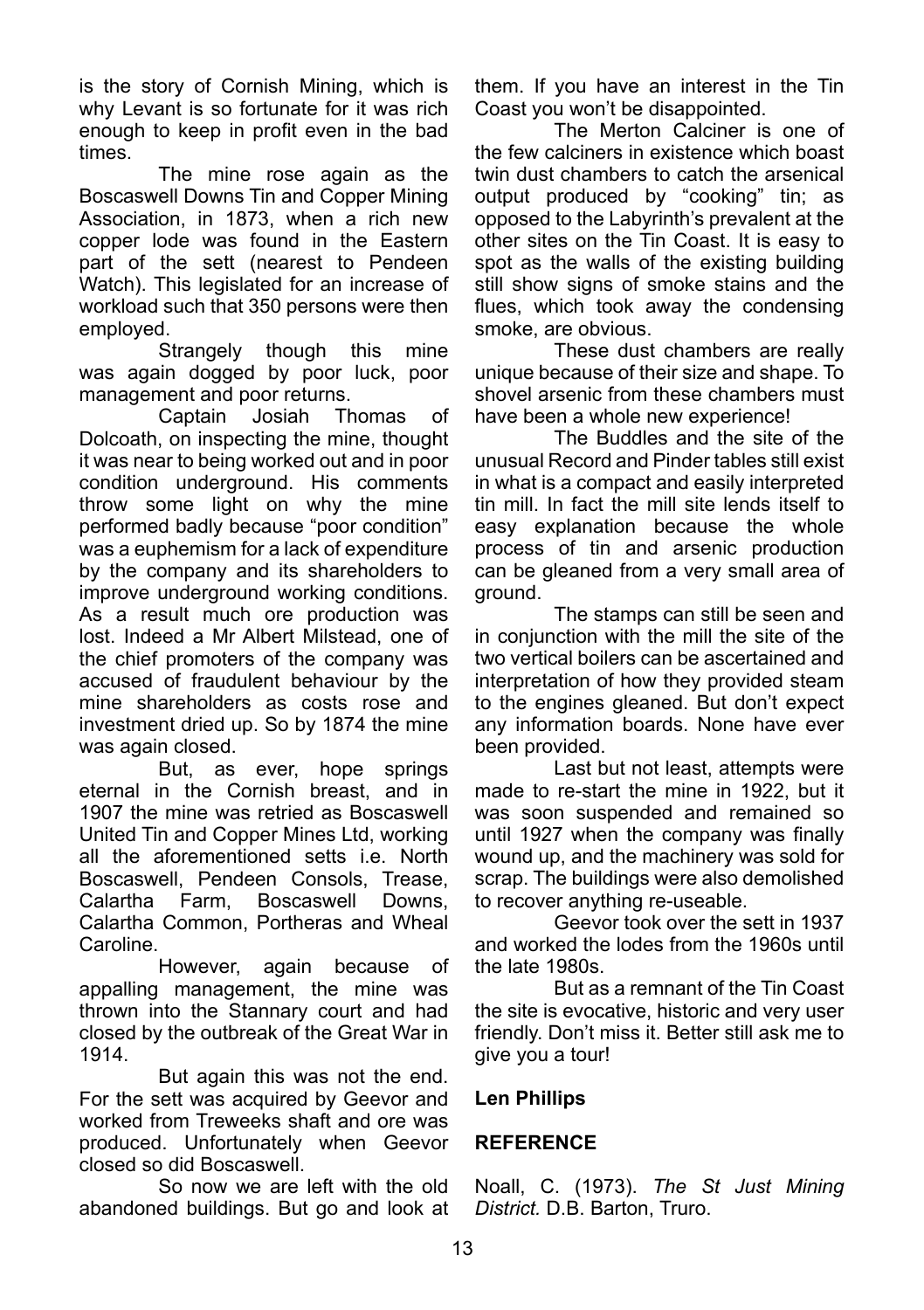

The photograph below was sent in by Sally Foster. It shows a gathering of the Mining Institute 1915/16. Her grandfather Cornish C.T. Millett is 3rd from the left - sitting. He re-equipped and reworked Worvas Downs Mine 1904-1909.

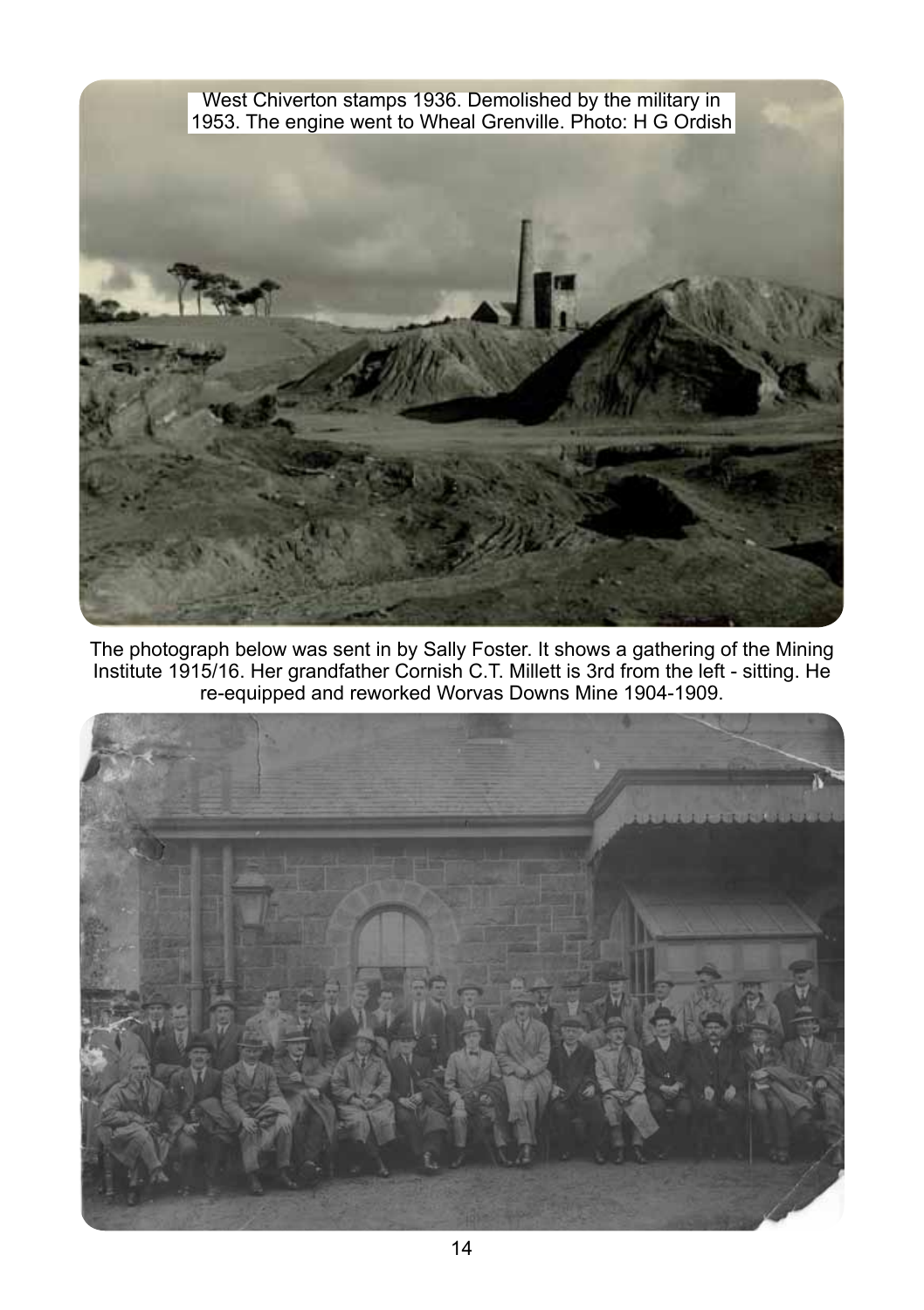#### **NEW STEAM MAIN PART 1**

The Levant whim's high-pressure steam main dates back to its restoration in 1990. A new larger boiler was fitted in 2011 but the original pipe work was retained.

The design took a long and meandering root from the boiler to the engine and included 3.25 metres of 2-inch diameter and 7.6 metres of 4-inch diameter pipe. The 4-inch pipe is thought to have been included to provide additional steam capacity. This may have been required because the original boiler was quite small. It could have been struggling on the first two strokes of the engine starting prior to the condenser establishing vacuum and the steam consumption dropping.

The negative side of this design is that a substantial quantity of pipe must be heated and kept hot. In addition,when the engine was standing idle, a large amount of steam was cooling and collapsing back



into water. Due to the lack of drainage in several places, a large quantity of standing condensate was causing water hammer and corrosion in the pipe. Finally, following comments by both the Boiler Engineer and the Inspector that the design would encourage pulsing, the decision was taken by the National Trust to replace the pipe work during the winter maintenance of 2018/19.

#### **John Woodward**

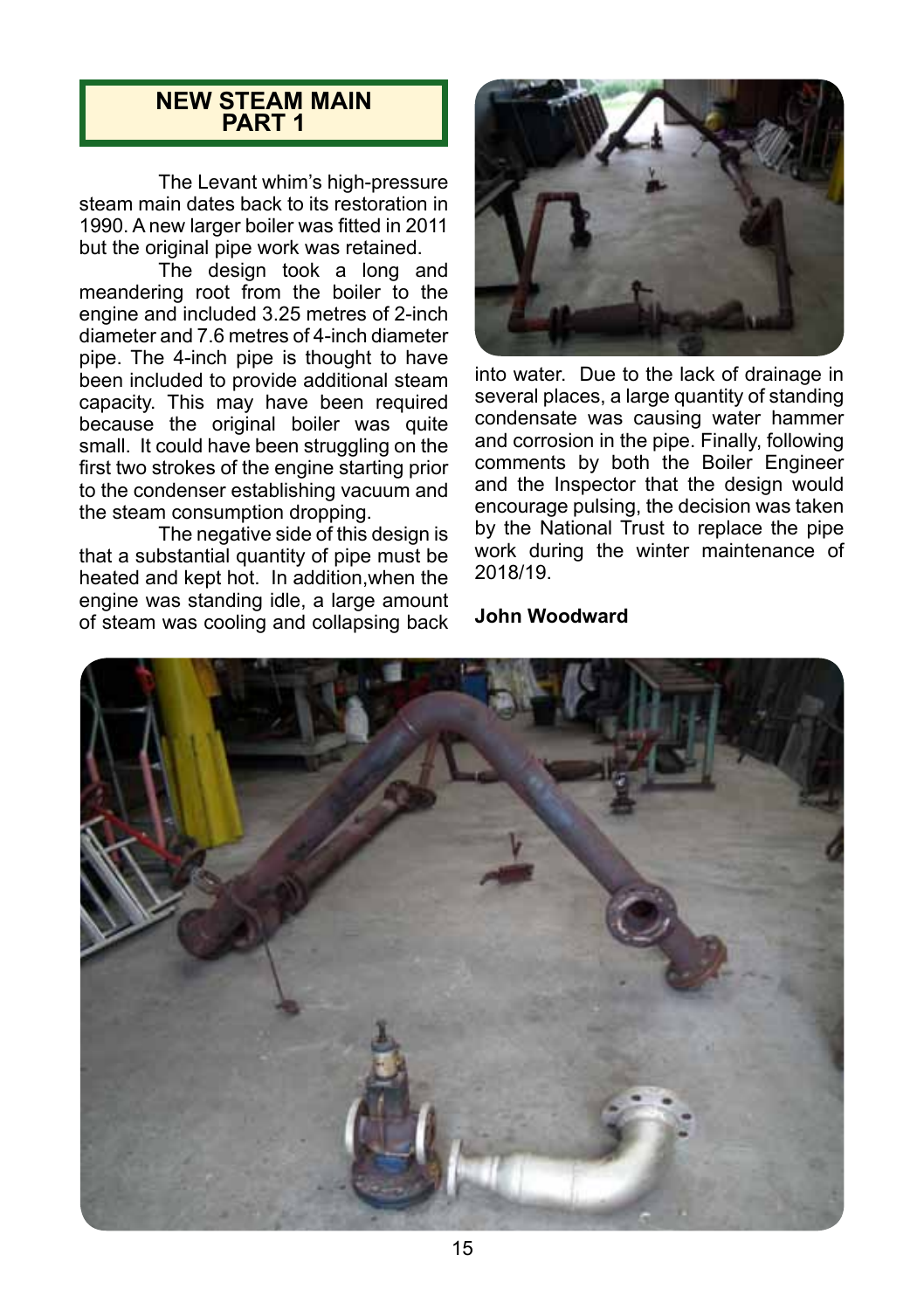## **EARLY ENGINE DATABASE**

#### https://coalpitheath.org.uk/engines/

As we arrive at the date which would have marked the start of the 2nd International Early Engines Conference (now postponed to May 2021), we are delighted to be able to share news of a fantastic new research resource, the Early Engine Database – a fully searchable online database of 18th Century engines in the United Kingdom.

Hosted and supported by the Cultural Heritage Institute, as part of their Heritage Knowledge Hub initiative, this new and unique resource contains details of Newcomen, Watt and other steam engines built in the century, and represents the fruits of over forty years of research and investigation by Dr John Kanefsky (University of Exeter).

The Early Engine Database is provided as a resource for researchers in any discipline, industrial sector or geographical area. Anyone is free to use or adapt it to their work, provided the source is acknowledged. This is a collaborative and continually-evolving research project; corrections, updates and additions are warmly welcomed and can be submitted. Access to the raw data is also available on request.

This database is a record of the steam engines constructed in the United Kingdom up to the end of the year 1800. It records only the first erection of each engine, (although what happened to it later is explained in the comments section if known).

#### **Chris Hodrien**



## **THE CURRENT SITUATION**

 I hope you all have locked down and escaped the worst that the current virus can inflict. We have not received any unfortunate reports other than one member who was admitted to Treliske Hospital for tests for a particular problem and caught the Covid-19 bug whilst there. Fortunately he fought back and is now at home and recovering slowly.

 As you will no doubt know all lectures are cancelled until further notice as are field trips. Depending on the pandemic situation we may be able to run some field trips later in the season so keep an eye on the website or ring the Chatline for updates. It was disappointing that we were unable to hold the AGM weekend where we look forward to meeting up with a number of our far flung members. Unfortunately we had no Camborne Trevithick Day again this year and Camborne Show, The Royal Cornwall Show, the West of England Steam Fair and the Great Dorset Steam Fair have all been cancelled.

We are pleased to announce that member Cllr. Bert Biscoe has been elected Mayor of the City of Truro. Bert has worked in the public eye all his life and we wish him every success for his term of office. He is always supportive of what we do in the Society.

#### **KJTR**

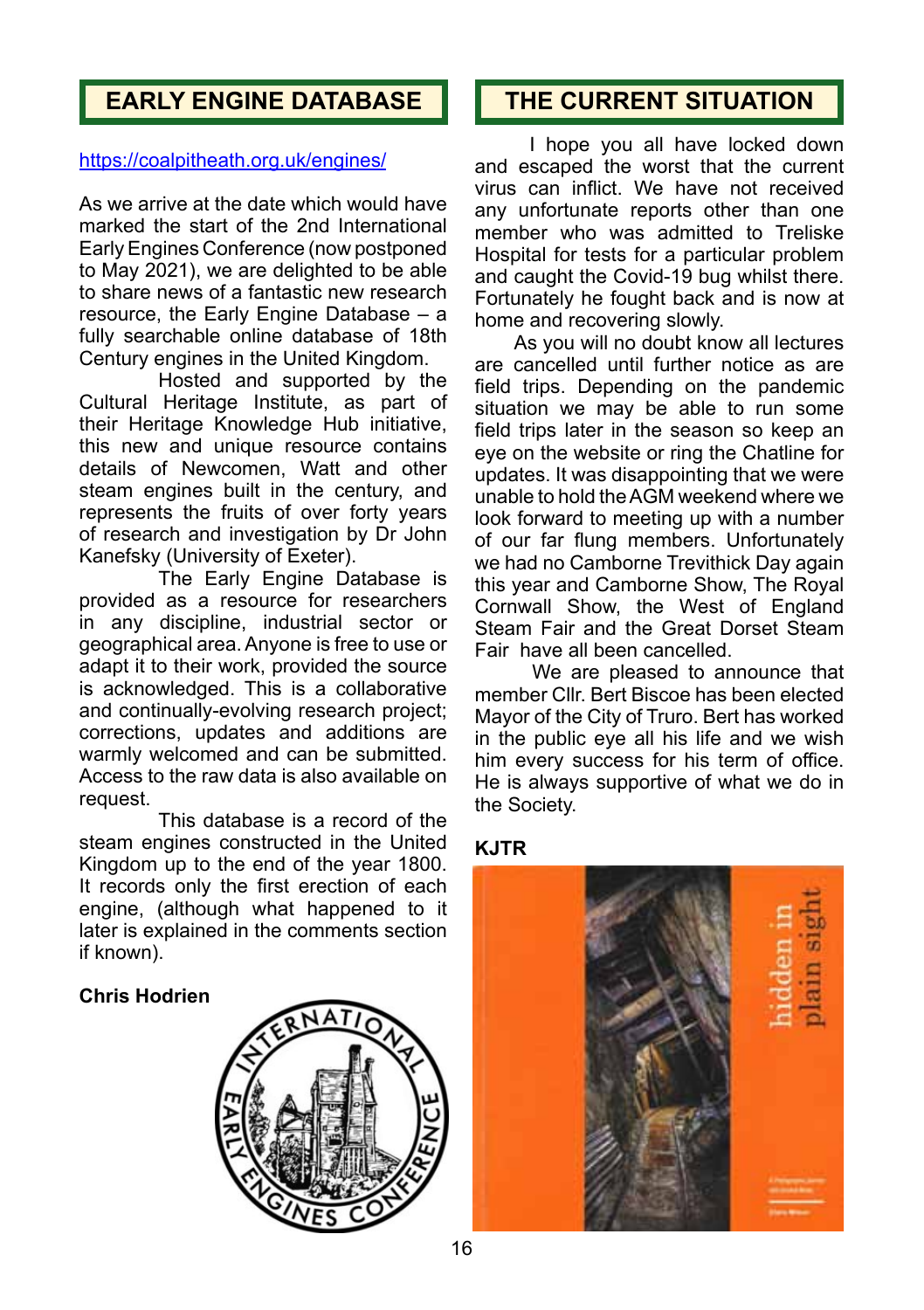## **PUBLICATIONS**

I am pleased to report that editorial work on the 2020 Journal is well advanced. Number 47 will be quite a plump fellow with, we hope, something to suit all tastes. Number 48 is also shaping up well.

Looking for some new reading material? We can supply all Society books in print by post to members. A list of all titles currently available can be found on the Society website www.trevithicksociety. info. Contact Kingsley or myself for orders or with any queries.

Although not actively progressing any new titles at present, we do have one or two exciting projects at the early planning stage and are always interested to hear from members with propositions for Journal articles or standalone publications.

#### **Graham Thorne**

## **BOOK REVIEW**

*Hidden In Plain Sight - A Photographic journey into Cornish Mines*. By Claire Wilson. Publisher: Liondog Publications, Falmouth, 2019. Limited signed edition - 200. Price: £35 paperback. 128 pages.

Those bingeing on Poldark boxsets as a lockdown palliative diversion from their severed Spring sojourn to the South-West this Spring, might recall other visual flashback delights - the panoramic vista of the final approach down to Marazion/ Penzance. Looking left, the Middle Earth majesty of St Michael's Mount. But, even more so, for the connoisseurs of subtle minutiae: far away over the Penzance horizon perches the evocative profile of the teasingly kitsch named, Ding Dong Tin Mine.

With an eloquent eye for industrial archaeology's natural beauty, and the resilience of nature, whilst eschewing nostalgic romanticism, Claire Wilson's limited edition, *Hidden In Plain Sight*  -'Journey into Cornish Mines', is exactly what it says on the, err - tin.

Within these 123 pages (over sixty photographs if you factor-in many in luscious gate-fold format) - a nuanced, enchanting subterranean jamboree of the photographer's craft cascades forth. Wilson doesn't disappointed her loyal crowdfunders and ensures her work is firmly in the hybrid cannon of post-<br>industrial archaeology/natural history industrial archaeology/natural genre - with a tad of mysticism.

Following on a topographical, and teasingly esoteric, internal narrative logic, Wilson neatly sections the book into themes of location, occupation, consequence and, in these disturbing times, incredible Phoenix-like fertility. 'Above' is a shameless exposition of the ubiquitous, cliff panoramic, sentinel engine-houses whose profiles are continuously reinvented and re-morphed. The witty, minimalist inevitability being the emblematic 'Kernow Rocks' souvenirbadge - a geometric motif engine-house superimposed with the St Piran black and white cross.

'Phoenix - Nature is tenacious,' in close-up intimacy, celebrates insect, fungi

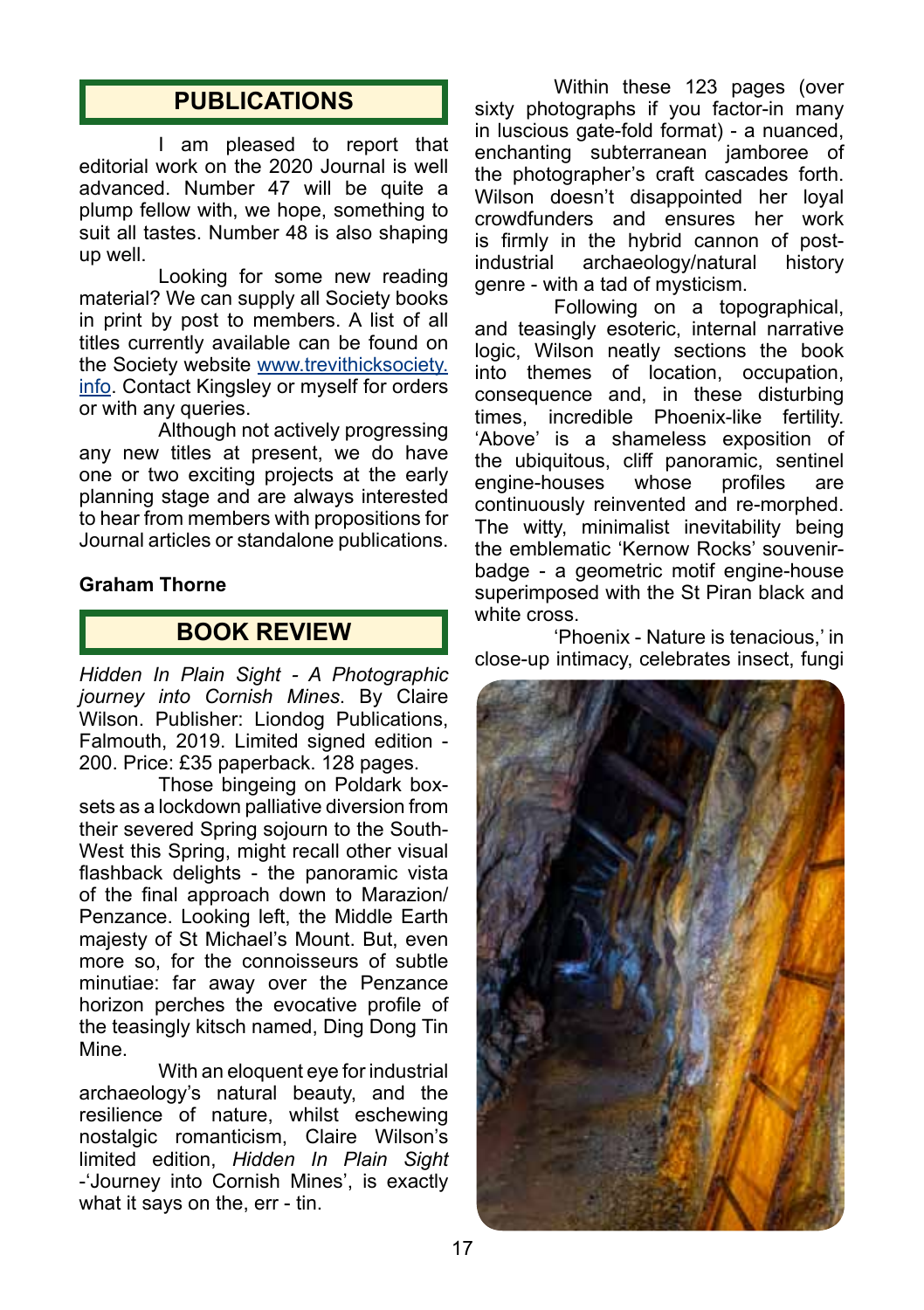

and flora tentatively gaining purchase in environments first used and abused then abandoned by the collapsing industry and consequently despaired over by nearly all but the most patient and optimistic environmentalists and naturalists - But, as they say - Nature finds a way!

'Legacy' might well being subtitled, the beauty and the bleached, is a candid and brutal, counter-bromide to the post-industrial condescension of tourist-orientated romanticism. Life was

damnably hard and short for most (excepting the 'Mineral Lords' who leased-out plots for prospecting 'Adventurers' at no physical or financial risk to themselves excepting the possibility of pannier-bags bloated with coin causing the badly maintained bridges to collapse under the weight of their greed). Notwithstanding the environmental impact was, and still remains significant.

The toxic legacy of intensive extraction and

surface processing is still impacting on many abandoned locations and, even more invidiously, the millions of litres of water that continue to leach into watercourses and estuaries today, and for long into the future, despite major pollutionmanagement interventions. Mining engineers will ever point to the appalling neglect of what was Cornwall's best ever hidden hydrological drainage management complex, The Great County Adit - a masterpiece of subterranean engineering - imagine Rome's arterial aqueducts all connected and then buried upside-down: though certainly non-potable.

Wilson's images of spoil/tailings desolation, evoke comparison to some deranged artist smearing a chaotic ochre pallet across a lunar landscape. Juxtaposed are her close-up studies of fauna and flora steadfastly invading into, often thriving in, those seemingly toxic habitats. Give it up to the bugs and bacteria. Ironic, given that there were periods where the mines earned more from refining the roasted ore by-product arsenic: exported by the hundreds of tons as a pesticide.

'Hidden' cuts to the chase of the book's teasing theme - what lies beneath? Wilson was as wise as she was fortunate to collaborate with experts and explore locations where she was able to capture cliché-defying exposures. Cathedral apse heights of sentinel straining timber stope supports; labyrinthine tracks now silent, map-out 'trammers' ore wagon-ways

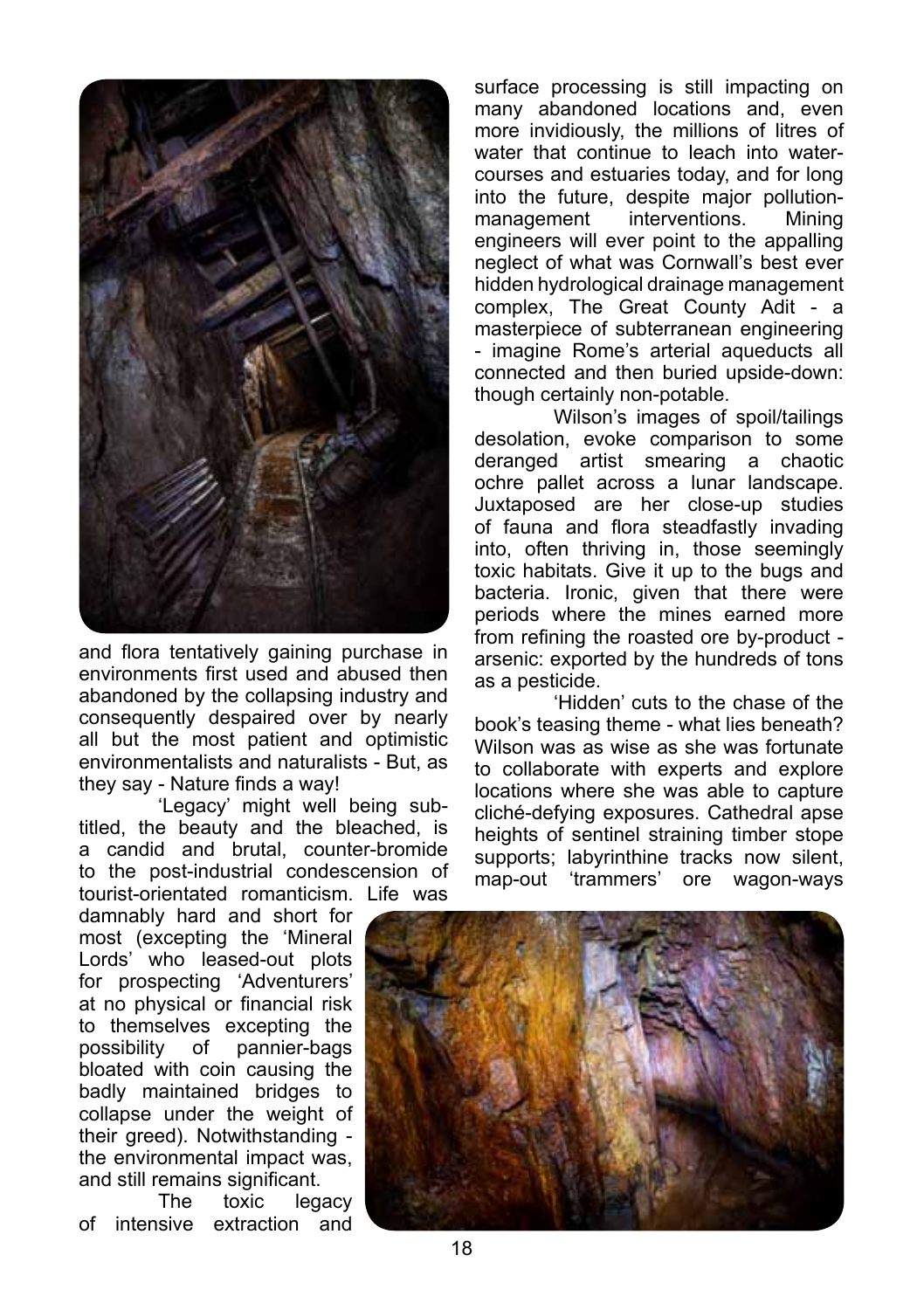that were wielded from the sinew aching granite by centuries of candlelit miners hewing with pick, shovel and - once upon a time in the blast, an unimaginable time - short-fuse, goose-quills stuffed with explosive black-powder.

Lyrically, though economically, astute in the expositional text, 'Welcome' - 'Cornwall Is Hollow' Wilson references the many thousands of subterranean/ submarine tunnels, stopes, adits and winzes. A honeycomb tasting less sweet, she emphasises, when it becomes a poisoned chalice: your garden patio suddenly disappearing in to an unmapped mine-shaft capped only with, now collapsing, rotten timbers.

Thence deep and ever deepermining down mind-numbing fathoms into temperatures of 100 degrees and more in to the unforgiving granite belly of a Cornwall aeons ago volcanic born and bathed in geothermal spring depositing ores, minerals and crystals of fairy-tale dazzling beauty. The salvation and bane of Mine Captains, those Brummie metalbashers, Boulton & Watt, brought fire and steam and, 'Gentlemen - what we have, the World desires: Power!' Cornwall was literally the 'copper-bottomed solution' supplier to the Royal Navy's expansion of the British Empire and the nascent Industrial Revolution. Voyages in to the Pacific saw wooden hulls rapidly compromised by the teredo/ship worm. 'Copperopolis' - Swansea was their swansong. The rest is history - were soon to be in-numerous indigenous peoples who were about to encounter 'Civilisation'.

Photographer, Claire Wilson, allows us to grasp forever, a momentary shutter's snap-view of weird scenes inside the old mines whose extracted tin and copper were to literally wire the world together through Cornwall's perfectly located router - Porthcurno Cove.

#### **John Kennedy**

## **MINERS, MARINERS & MASONS**

*Miners, Mariners & Masons. The Global Network of Victorian F r e e m a s o n r y* . University of Exeter Press. By Roger Burt Hardback. Cost £75. 344 pages.

Freemasonry played a major role in the economic and social life of the Victorian



era but it has received very little sustained attention by academic historians. General histories of the period hardly notice the subject while detailed studies mainly confine themselves to its origins in the early eighteenth century and its later institutional development. This book is the first sustained and dispassionate study of the role of Freemasonry in everyday social and economic life: why men joined, what it did for them and their families, and how it affected the development of communities and local economies.

#### TABLE OF CONTENTS

- Introduction: Freemasonry-a Global Institution.
- Cornwall and Cornish Freemasonry in the Nineteenth Century.
- The Economic and Social Structure of Cornish Craft Lodges and Side Orders.
- Reason for Joining, Part 1. Life-Enhancing and Reassurance: Social, Intellectual, Spiritual, Charitable.
- Reasons for Joining, Part 2. Occupational: Access and Networking.
- International Comparison: The Western United States
- Other International Comparisons: Victoria, Australia and Southern Africa
- The Influence of Freemasonry: Members and their Communities
- Conclusion.